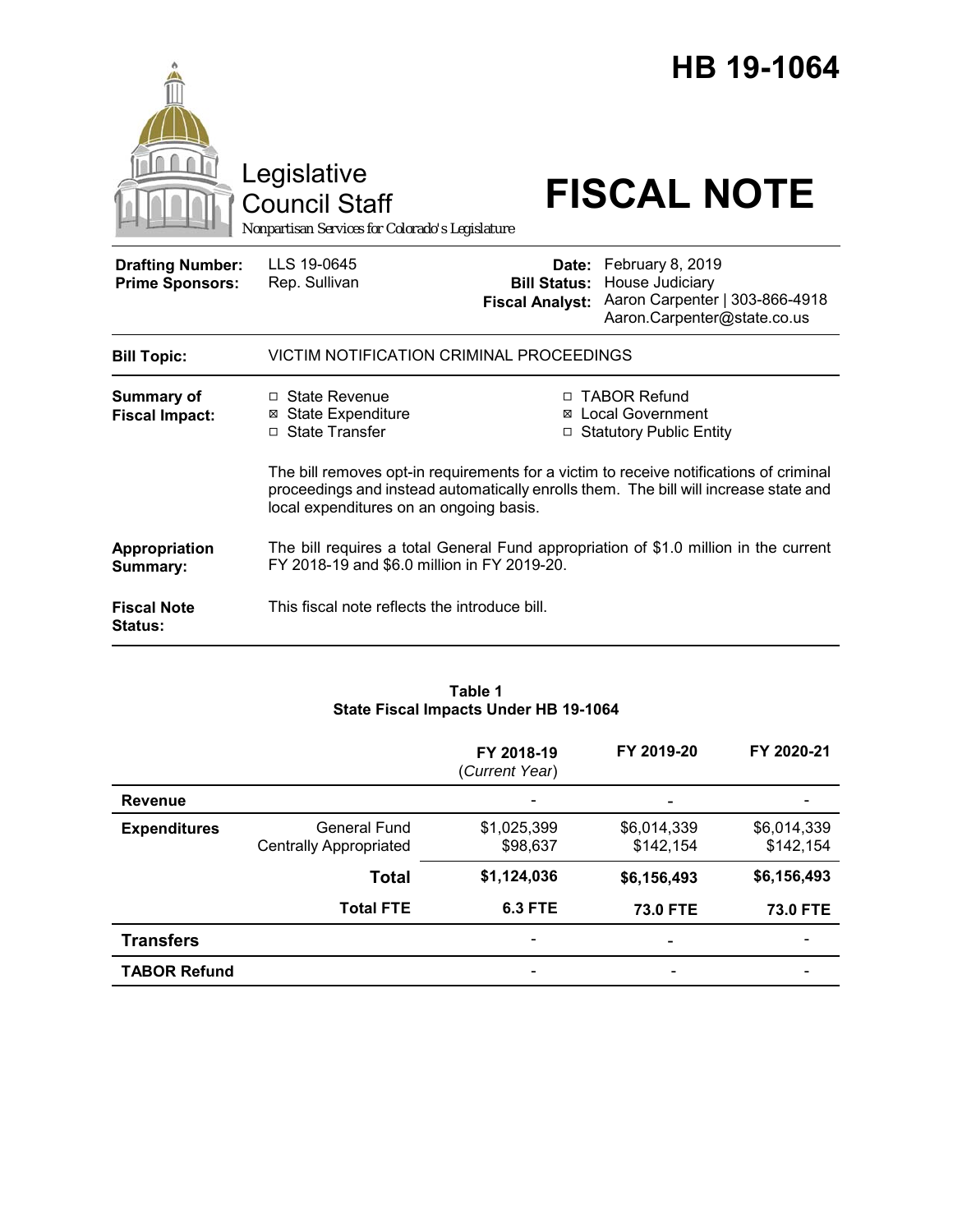February 8, 2019

# **Summary of Legislation**

Under current law, victims of certain crimes identified in statute outlining victim's rights must opt in to receive various notifications about criminal proceedings involving the offender in the crime against them. The bill removes the opt-in requirements and instead automatically enrolls victims to receive these notices.

## **Background**

Under current law, victims of covered crimes must opt-in to receive various notices concerning the offender who committed the crime against them. These notices include, among others:

- annual updates of the status of a cold case;
- notifications about an offender's probation;
- information about an offender in the Department of Corrections (DOC); and
- information about an offender in one of the state's mental health hospitals.

Crimes for which a victim may request notifications include, but are not limited to, murder, manslaughter, assault, kidnaping, and sexual assault.

## **Assumptions**

Under the bill, the fiscal note assumes there will be:

- **•** an additional 18,578 victims per year requiring notification about offenders on probation, based on the estimated number of victims of offenders currently on probation for a covered crime for which a victim has not opted in to receive notifications;
- an additional 19,821 victims per year requiring notification about offenders in the DOC based on the estimated number of victims of offenders currently in the DOC for a covered crime for which a victim has not opted in to receive notifications; and
- an additional 16,615 victims per year requiring notification about parole hearings, based on the average number of parole hearings per year where a victim has not opted-in to receive notification.

The fiscal note also assumes that the number of notifications per year per victim will continue at the same rate as for those who are currently opted in. Notifications will occur by telephone, email, letter, in-person, or other method in the same percentage as done for current notifications to victims.

## **State Expenditures**

The bill will increase state General Fund expenditures by \$1.1 million and 6.3 FTE the current FY 2018-19, and by \$6.2 million and 73.0 FTE per year starting in FY 2019-20, as shown in Table 2 and discussed below.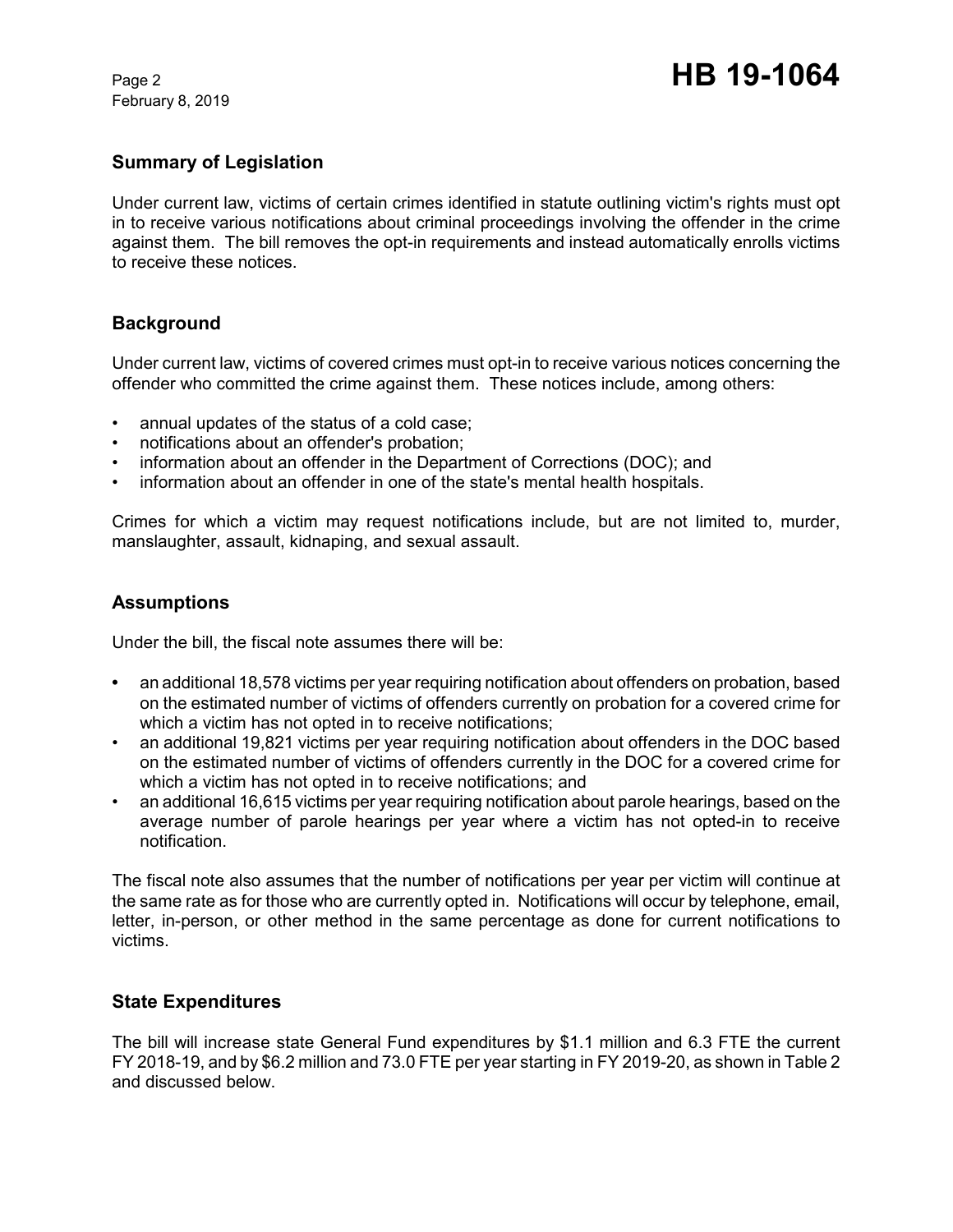# Page 3 **HB 19-1064**

**Table 2 Expenditures Under HB 19-1064**

| <b>Cost Components</b>                             | FY 2018-19<br>(Current Year) | FY 2019-20      | FY 2020-21      |
|----------------------------------------------------|------------------------------|-----------------|-----------------|
| <b>Judicial Department</b>                         |                              |                 |                 |
| <b>Personal Services</b>                           | \$361,640                    | \$4,339,667     | \$4,339,667     |
| <b>Operating Expenses and Capital Outlay Costs</b> | \$301,419                    | \$59,850        | \$59,850        |
| Training                                           | \$2,600                      |                 |                 |
| <b>Victim Rights Brochures</b>                     | \$4,000                      |                 |                 |
| Postage                                            | \$3,400                      | \$17,000        | \$17,000        |
| Centrally Appropriated Costs*                      | \$86,180                     | \$1,016,416     | \$1,016,416     |
| FTE - Personal Services                            | <b>5.4 FTE</b>               | 63.0 FTE        | 63.0 FTE        |
| <b>Judicial Dept (Subtotal)</b>                    | \$759,239                    | \$5,432,933     | \$5,432,933     |
| <b>Department of Corrections</b>                   |                              |                 |                 |
| <b>Personal Services</b>                           | \$46,297                     | \$555,564       | \$555,564       |
| Operating Expenses and Capital Outlay Costs        | \$47,885                     | \$9,500         | \$9,500         |
| <b>Other Costs</b>                                 | \$18,158                     | \$16,342        | \$16,342        |
| <b>Office Space Renovation</b>                     | \$240,000                    |                 |                 |
| Centrally Appropriated Costs*                      | \$12,457                     | \$142,154       | \$142,154       |
| FTE - Personal Services                            | 0.9 FTE                      | 10.0 FTE        | 10.0 FTE        |
| <b>DOC (Subtotal)</b>                              | \$364,797                    | \$723,560       | \$723,560       |
| <b>Total</b>                                       | \$1,124,036                  | \$6,156,493     | \$6,156,493     |
| <b>Total FTE</b>                                   | <b>6.3 FTE</b>               | <b>73.0 FTE</b> | <b>73.0 FTE</b> |

\* Centrally appropriated costs are not included in the bill's appropriation, except when a bill requires an increase of *20 FTE or more. Therefore, centrally appropriated costs for the Judicial Department starting in FY 2019-20 have been included in the appropriation identified for this bill.*

**Judicial Department.** This bill will increase costs in the Judicial Department by \$759,239 and 5.4 FTE in the current FY 2018-19 and by \$5.4 million and 63.0 FTE per year starting in FY 2019-20. In order to notify all victims of covered crimes about the offender on probation and to work with victims on any safety concerns, the Judicial Department will require 45.0 FTE for probation officers, 9.0 FTE for probation supervisors, and 9.0 FTE for support staff. Costs in the current fiscal year are prorated for a May 1st start date and the General Fund Paydate Shift.

*Training.* Every new probation officer is required to undergo a one-time training. The training is estimated to cost \$2,600.

*Brochure and postage.* In the current FY 2018-19, the Judicial Department will need to print new brochures about the victim's rights act to reflect the change in law. This one time cost is estimated to be \$4,000. Costs will increase to mail additional notifications. Postage is estimated to cost \$17,000 per year and is prorated for the current FY 2018-19.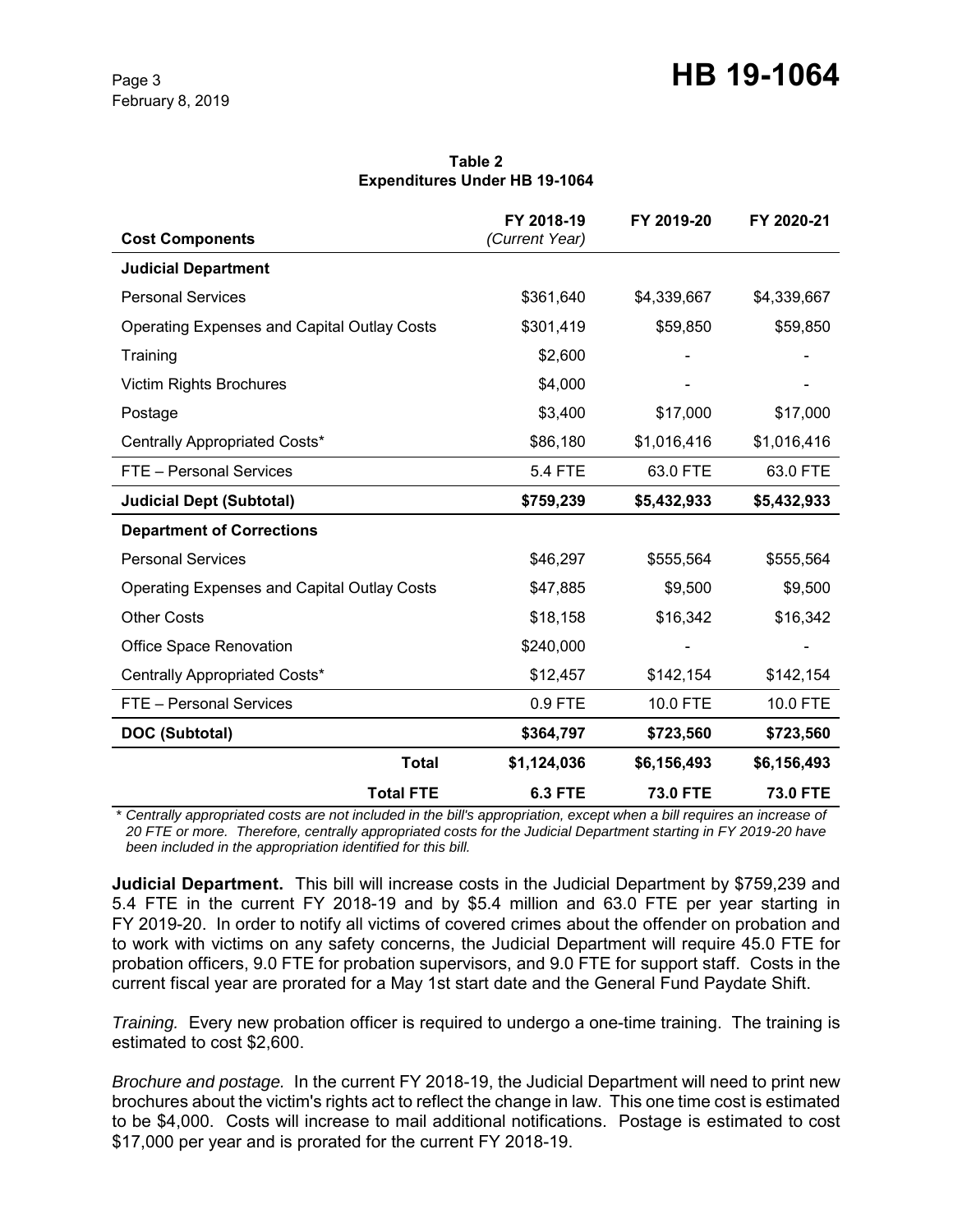February 8, 2019

*Trial courts.* Starting in the current FY 2018-19, workload to the trial courts will increase to notify more victims about an offender, who was found not guilty for reason of insanity, who is petitioning the court to remove their name from the central offender registry. The fiscal note assumes that this increase in notifications can be handled within existing appropriations.

**Department of Corrections.** The bill will increase state expenditures in the DOC by \$364,797 and 0.9 FTE in the current FY 2018-19, and by \$723,560 and 10.0 FTE per year starting in FY 2019-20. The new staff required will include 6.0 FTE to notify all victims of covered crimes about the offender in the DOC, 1.0 FTE to notify all victims of a parole hearing, 2.0 FTE to assist an increase number of victims in attending parole hearings, and 1.0 FTE to assist the increased number of victims that may participate in the Victim Offender Dialogue program. Costs in the current fiscal year are prorated for a May 1st start date and the General Fund Paydate Shift and include costs to renovate space to fit the new FTE

*Other costs.* In the current FY 2018-19, the DOC will have an increase in costs of \$18,158 in the current FY 2018-19 and \$16,342 per year starting in FY 2019-20. These costs include software licensing, trainings, drug tests, postage, and basic training for new hires.

**Parole Board.** To the extent that the bill results in more victim's attending parole hearings, costs and workload to the Parole Board will increase to hear and review victims statements. If the amount of time needed for each parole case increases to a level that more parole board members are necessary, future legislation to increase the number of board members may be necessary.

**Department of Human Services.** The bill increases costs and workload to the Department of Human Services to provide notifications to victim's when an offender is in a state mental hospital. The fiscal note assumes that the increase in notifications can be accomplished within existing appropriations.

**Centrally appropriated costs.** Pursuant to a Joint Budget Committee policy, certain costs associated with this bill are addressed through the annual budget process and centrally appropriated in the Long Bill or supplemental appropriations bills, rather than in this bill, except in cases where the bill results in an increase of 20 FTE or more. These costs for the Judicial Department and the DOC, which include employee insurance and supplemental employee retirement payments, are shown in Table 3 below. For the DOC, centrally appropriated costs are estimated to be \$12,457 in the current FY 2018-19 and \$142,154 per year in FY 2019-20 and FY 2020-21. For the Judicial Department, these costs are estimated to be \$86,180 in the current FY2018-19 and \$1.0 million in FY 2019-20 and future years.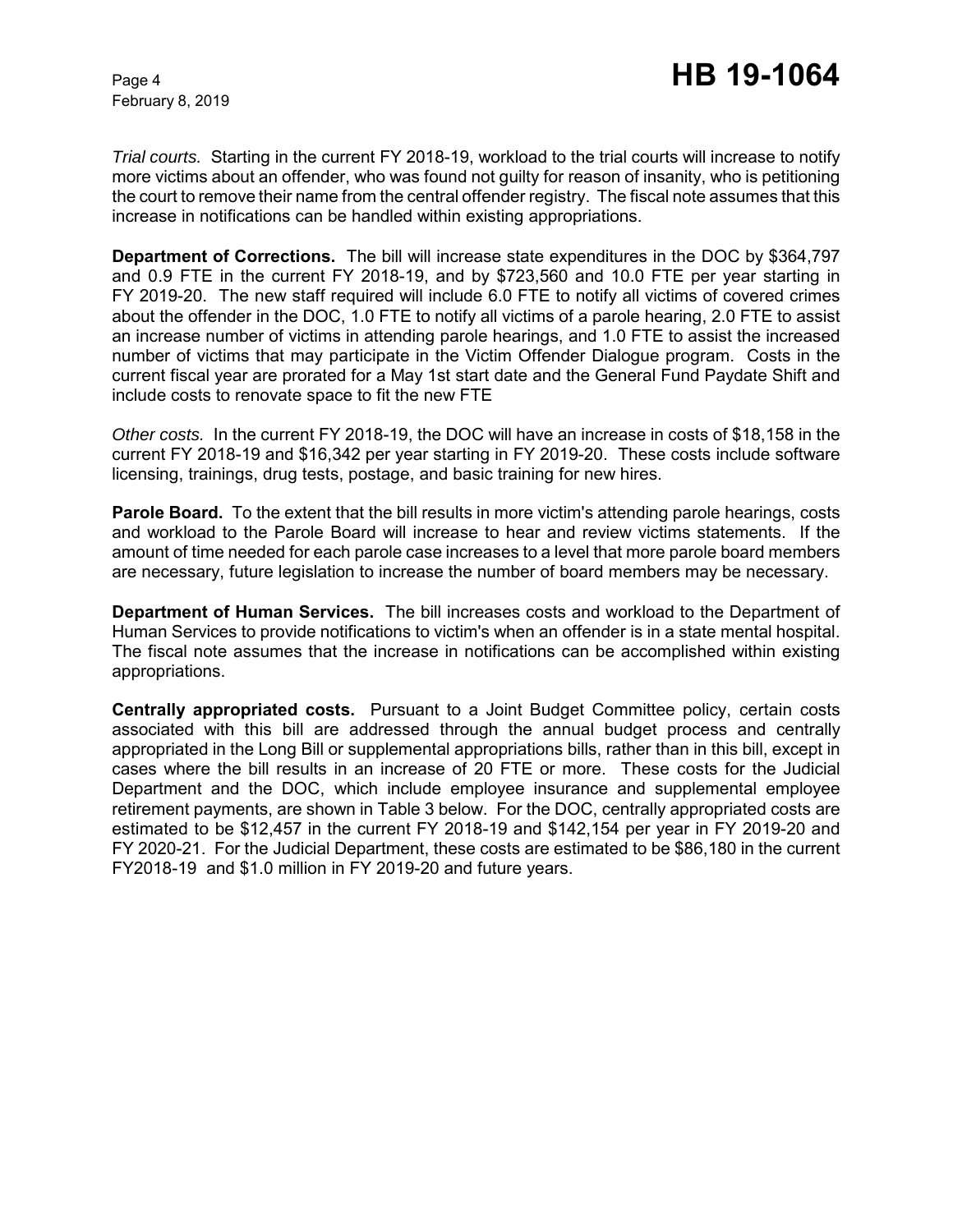| <b>Cost Components</b>                                                  | FY 2018-19<br>(Current Year) | FY 2019-20   | FY 2020-21  |
|-------------------------------------------------------------------------|------------------------------|--------------|-------------|
| <b>Judicial Department</b>                                              |                              |              |             |
| Employee Insurance (Health, Life, Dental, and<br>Short-term Disability) | \$53,847                     | \$628,426    | \$628,426   |
| Supplemental Employee Retirement Payments                               | \$32,333                     | \$387,990    | \$387.990   |
| <b>Judicial Dept (Subtotal)</b>                                         | \$86,180                     | \$1,016,416* | \$1,016,416 |
| <b>Department of Corrections</b>                                        |                              |              |             |
| Employee Insurance (Health, Life, Dental, and<br>Short-term Disability) | \$8,318                      | \$92,484     | \$92,484    |
| Supplemental Employee Retirement Payments                               | \$4,139                      | \$49,670     | \$49,670    |
| DOC (Subtotal)                                                          | \$12,457                     | \$142,154    | \$142,154   |
| Total                                                                   | \$98,637                     | \$1,158,570  | \$1,158,570 |

#### **Table 3 Centrally Appropriated Costs Under HB 19-1064**

 *\* Judicial Department centrally appropriated costs for FY 2019-20 are included in the state appropriation section.* 

### **Local Government**

The bill increases costs and workload to local law enforcement agencies to provide annual updates to victims about the status of any cold case.

# **Effective Date**

The bill takes effect upon signature of the Governor, or upon becoming law without his signature.

# **State Appropriations**

The bill requires the following General Fund appropriations in the current FY 2018-19:

- \$673,059 and 5.4 FTE to the Judicial Department; and
- \$352,340 and 0.9 FTE to the Department of Corrections.

For FY 2019-20, the bill requires the following General Fund appropriations:

- \$5,432,933 and 63.0 FTE to the Judicial Department; and
- \$581,406 and 10.0 FTE to the Department of Corrections.